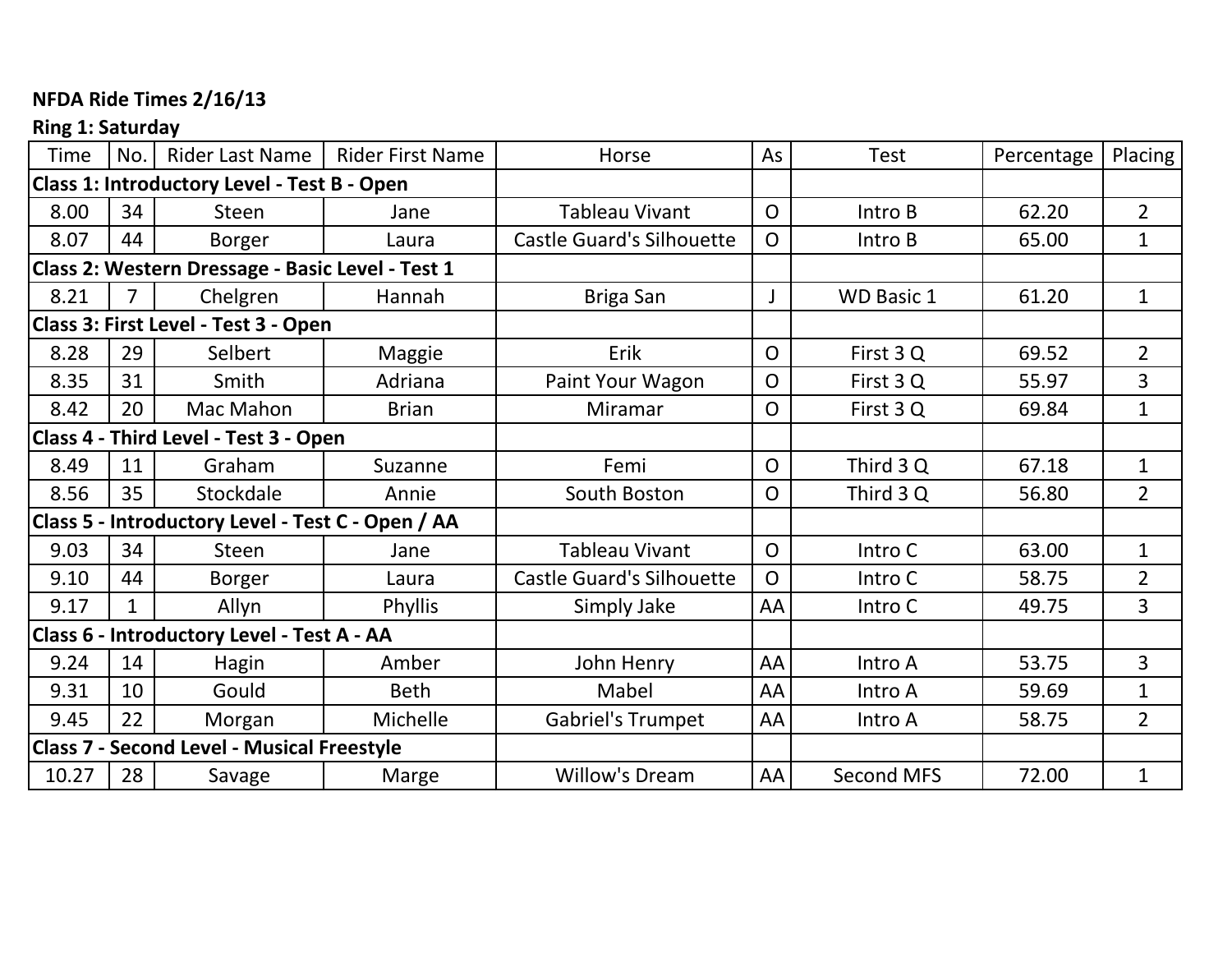|                                             |                |                                                | Class 8 - Western Dressage Introductory Level - Test 2    |                          |                |              |       |                |
|---------------------------------------------|----------------|------------------------------------------------|-----------------------------------------------------------|--------------------------|----------------|--------------|-------|----------------|
| 10.34                                       |                | Chelgren                                       | Hannah                                                    | <b>Briga San</b>         | J              | WD Intro 2   | 70.83 | $\mathbf 1$    |
| 10.41                                       | 30             | Shinkle                                        | Lynn                                                      | Saqlawis Nyte of Fame    | AA             | WD Intro 2   | 62.71 | $\overline{2}$ |
|                                             |                | Class 9 - Training Level - Test 3 - Open       |                                                           |                          |                |              |       |                |
| 10.48                                       | 20             | Mac Mahon                                      | <b>Brian</b>                                              | Miramar                  | $\overline{O}$ | Training 3 Q | 73.00 | $\mathbf{1}$   |
| Class 10 - Introductory Level - Test B - AA |                |                                                |                                                           |                          |                |              |       |                |
| 10.56                                       | 14             | Hagin                                          | Amber                                                     | John Henry               | AA             | Intro B      | 57.19 | 3              |
| 11.03                                       | 10             | Gould                                          | <b>Beth</b>                                               | Mabel                    | AA             | Intro B Q    | 65.31 | $\mathbf 1$    |
| 11.10                                       | 22             | Morgan                                         | Michelle                                                  | <b>Gabriel's Trumpet</b> | AA             | Intro B Q    | 57.50 | $\overline{2}$ |
|                                             |                | Class 11 - First Level - Test 2 - AA           |                                                           |                          |                |              |       |                |
| 11.31                                       | 40             | Velasco                                        | Michelle                                                  | Moesaic                  | AA             | First 2      | 66.22 | $\mathbf{1}$   |
|                                             |                | Class 12 - Second Level - Test 2 - AA / Open   |                                                           |                          |                |              |       |                |
| 11.38                                       | $\overline{2}$ | Andra                                          | Karin                                                     | Pop Art                  | AA             | Second 2     | 65.92 | $\mathbf{1}$   |
| 11.45                                       | 5              | <b>Borger</b>                                  | Laura                                                     | Sassy JR                 | $\overline{O}$ | Second 2     | 58.42 | $\overline{2}$ |
| 11:52                                       | 33             | <b>Stalvey</b>                                 | Stephanie                                                 | <b>Nash</b>              | $\mathsf{O}$   | Second 2     | 53.29 | 3              |
|                                             |                | Class 13 - Prix St. George - AA                |                                                           |                          |                |              |       |                |
| 11.59                                       | 23             | O'Brien                                        | Mary                                                      | Watch Me M               | AA             | <b>PSG</b>   | 63.03 | $\mathbf{1}$   |
|                                             |                | Class 36: Introductory Level - Test C - Junior |                                                           |                          |                |              |       |                |
| 1:00                                        | 47             | <b>Brazeal</b>                                 | Shelby                                                    | Caspian                  | J              | Intro C      | 60.25 | $\mathbf{1}$   |
|                                             |                | Class 14 - Fourth Level - Test 1 - Open        |                                                           |                          |                |              |       |                |
| 1.14                                        | 35             | Stockdale                                      | Annie                                                     | South Boston             | $\mathsf{O}$   | Fourth 1     | 56.43 | $\mathbf{1}$   |
|                                             |                |                                                | Class 15 - Western Dressage - Introductory Level - Test 3 |                          |                |              |       |                |
| 1.21                                        | 30             | Shinkle                                        | Lynn                                                      | Saqlawis Nyte of Fame    | AA             | WD Intro 3   | 67.50 | $\mathbf 1$    |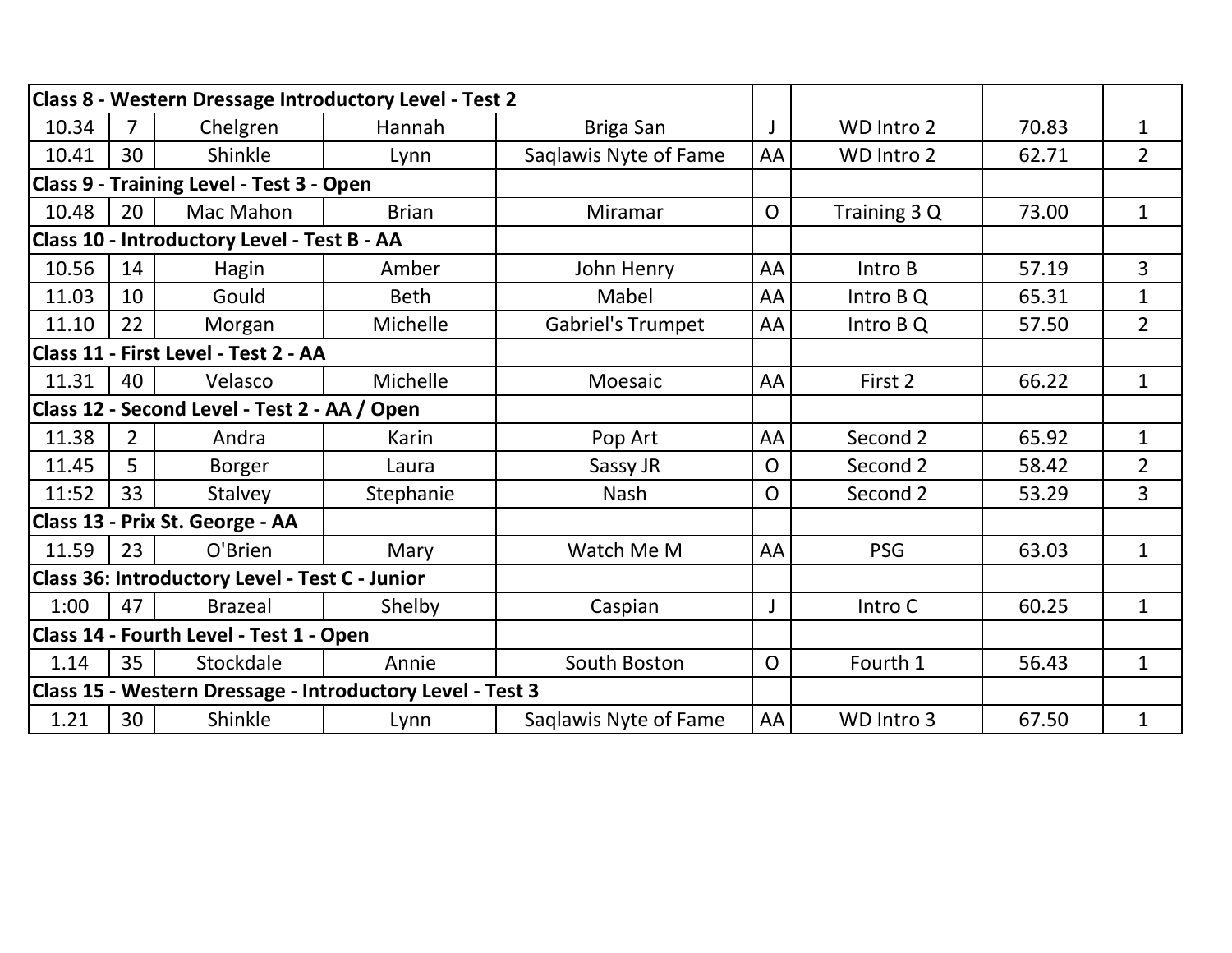|       |                | Class 16 - Training Level - Test 1 - AA      |                |                          |                |                   |       |                |
|-------|----------------|----------------------------------------------|----------------|--------------------------|----------------|-------------------|-------|----------------|
| 9.59  | 17             | Kaatz                                        | Lisa           | Laterak of Starry Knight | AA             | Training 1(ROT)   | 71.46 | $\mathbf{1}$   |
| 10.20 | $\mathbf{1}$   | Allyn                                        | Phyllis        | Simply Jake              | AA             | Training 1 (ROT)  | 55.00 | 3              |
| 1.35  | 24             | Petrovsky                                    | <b>Brandon</b> | Imperial                 | AA             | Training 1        | 55.62 | $\overline{2}$ |
| 1.42  | 26             | Rodney                                       | Heather        | <b>Paddington McGhee</b> | AA             | Training 1        | 52.29 | 4              |
|       |                |                                              |                |                          |                |                   |       |                |
| 1.28  | 18             | Kaatz                                        | Lisa           | Veraa vom Friesenhoff    | AA             | Training 1        | 58.96 | 3              |
| 1.49  | 13             | Hagin                                        | Amber          | San Leo Sonrize          | AA             | Training 1        | 57.71 | 4              |
| 1.56  | 6              | <b>Brooks</b>                                | Shantel        | Revolver                 | AA             | Training 1        | 64.58 | $\mathbf{1}$   |
| 2.03  | 15             | Hayes                                        | Sarah          | From Hello               | AA             | Training 1        | 60.83 | $\overline{2}$ |
| 2.10  | 45             | Scott                                        | Martha         | <b>KC Final Tribute</b>  | AA             | Training 1        | Scr.  | Scr.           |
|       |                | Class 17 - Second Level - Test 3 - AA / Open |                |                          |                |                   |       |                |
| 9.52  | 16             | Johnson                                      | Kate           | Seattle Chief            | AA             | Second 3 Q (ROT)  | 59.05 | $\overline{3}$ |
| 1.07  | 46             | Scott                                        | Martha         | <b>KC Master Chief</b>   | AA             | Second 3 (ROT)    | 54.05 | 5              |
| 2.17  | $\overline{2}$ | Andra                                        | Karin          | Pop Art                  | AA             | Second 3 Q        | 67.02 | $\mathbf{1}$   |
| 2.24  | 38             | Taylor-Kirk                                  | Gwen           | Macintosh                | AA             | Second 3 Q        | Scr.  | Scr.           |
| 2.31  | 5              | <b>Borger</b>                                | Laura          | Sassy JR                 | $\mathsf{O}$   | Second 3          | 60.36 | $\overline{2}$ |
| 2.38  | 33             | Stalvey                                      | Stephanie      | <b>Nash</b>              | $\overline{O}$ | Second 3          | 58.10 | 4              |
|       |                | Class 18 - Training Level - Test 2 - AA      |                |                          |                |                   |       |                |
| 2.52  | 25             | Putzke                                       | Karen          | <b>Chips Ahoy</b>        | AA             | Training 2        | 65.18 | $\overline{2}$ |
| 2.59  | 24             | Petrovsky                                    | <b>Brandon</b> | Imperial                 | AA             | Training 2        | 59.82 | 5              |
| 3.06  | 26             | Rodney                                       | Heather        | <b>Paddington McGhee</b> | AA             | Training 2        | 62.32 | 4              |
| 3.20  | 45             | Scott                                        | Martha         | <b>KC Final Tribute</b>  | AA             | Training 2        | Scr.  | Scr.           |
| 3.27  | 13             | Hagin                                        | Amber          | San Leo Sonrize          | AA             | Training 2        | 63.04 | 3              |
| 3.34  | 6              | <b>Brooks</b>                                | Shantel        | Revolver                 | AA             | <b>Training 2</b> | 66.25 | $\mathbf{1}$   |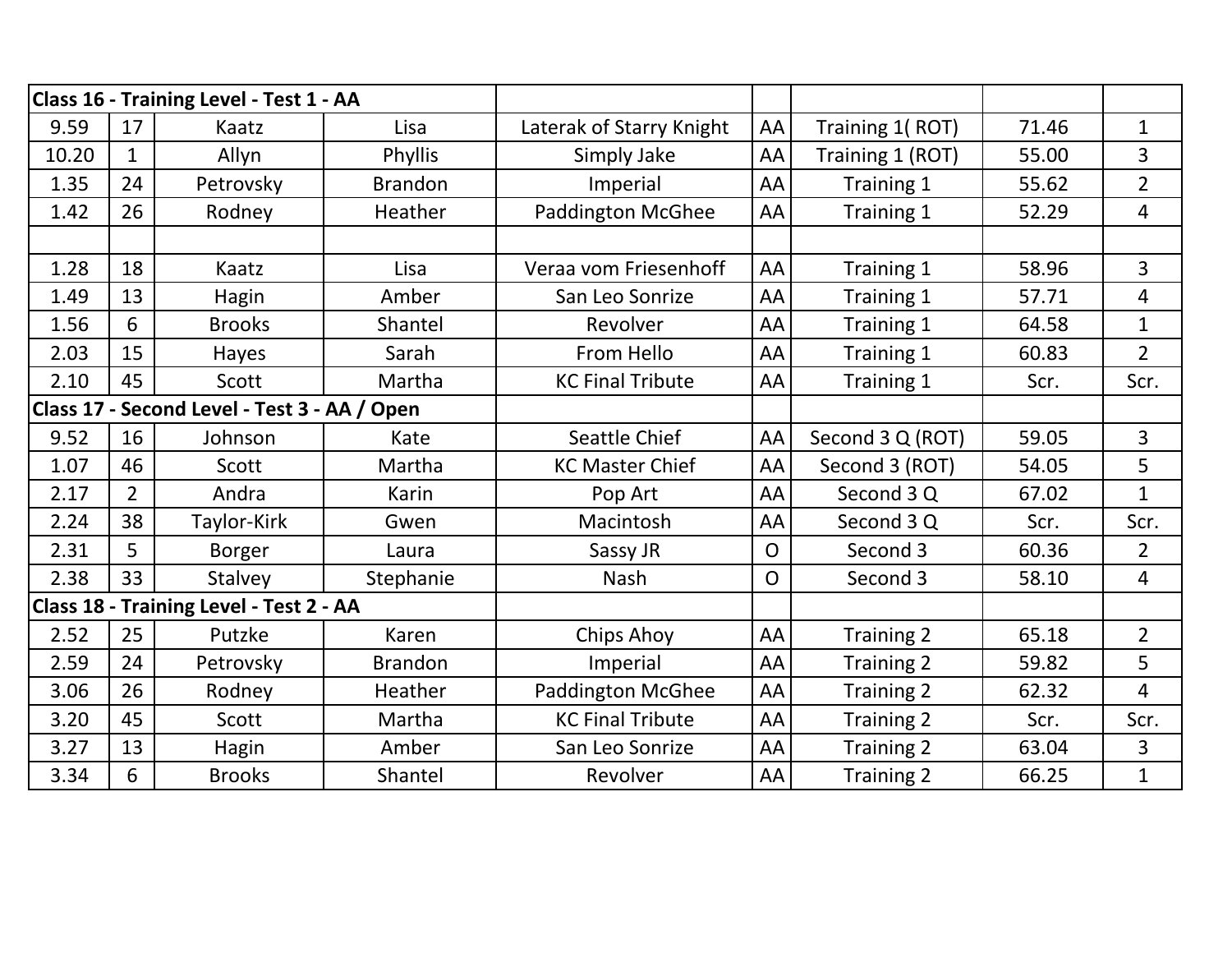|                                                    |                | Class 19 - First Level - Test 3 - AA               |                |                          |    |                    |       |                |
|----------------------------------------------------|----------------|----------------------------------------------------|----------------|--------------------------|----|--------------------|-------|----------------|
|                                                    |                |                                                    |                |                          |    |                    |       |                |
| 8.14                                               | 16             | Johnson                                            | Kate           | Seattle Chief            | AA | First 3 Q (ROT)    | 66.94 | $\mathbf{1}$   |
| 3.41                                               | 39             | Turner                                             | <b>Barbara</b> | And A Nod                | AA | First 3Q           | 59.35 | 3              |
| 3.48                                               | 40             | Velasco                                            | Michelle       | Moesaic                  | AA | First 3Q           | 62.74 | $\overline{2}$ |
|                                                    |                | Class 20 - Training Level - Test 1 - Junior        |                |                          |    |                    |       |                |
| 3.55                                               | 37             | Stromdahl                                          | Gwen           | Guinevere                | J  | Training 1         | 61.46 | $\overline{2}$ |
| 4.02                                               | 8              | <b>Davis</b>                                       | Annie          | Pandora                  | J  | Training 1         | 64.58 | $\mathbf{1}$   |
|                                                    |                | <b>Class 21 - Training Level - Test 2 - Junior</b> |                |                          |    |                    |       |                |
| 4.09                                               | 21             | Merritt                                            | Emily          | <b>Noah</b>              | J  | Training 2         | Scr.  | Scr.           |
| 4.16                                               | $\overline{3}$ | Berry                                              | Michaela       | Gabriel                  | J  | Training 2         | 69.46 | $\mathbf{1}$   |
|                                                    |                | Class 22 - Introductory Level - Test A - Junior    |                |                          |    |                    |       |                |
| 4.23                                               | 43             | Verrino                                            | Lauren         | Facebrook                | J  | Intro A            | 51.56 | $\overline{2}$ |
| 4.30                                               | 4              | <b>Boock</b>                                       | Melody         | Dante                    | J  | Intro A            | 60.94 | $\mathbf{1}$   |
| Class 23 - First Level - Test 1 - AA               |                |                                                    |                |                          |    |                    |       |                |
| 4.37                                               | 41             | Walker                                             | Christy        | <b>Rubicon RS</b>        | AA | First 1            | 65.69 | $\mathbf{1}$   |
|                                                    |                | Class 24 - Training Level - Test 3 - AA            |                |                          |    |                    |       |                |
| 11.17                                              | 17             | Kaatz                                              | Lisa           | Laterak of Starry Knight | AA | Training 3 Q (ROT) | 65.80 | $\mathbf{1}$   |
| 11.24                                              | 15             | Hayes                                              | Sarah          | From Hello               | AA | Training 3 (ROT)   | 54.80 | 4              |
| 4.44                                               | 18             | Kaatz                                              | Lisa           | Veraa vom Friesenhoff    | AA | Training 3 Q       | 61.20 | $\overline{3}$ |
| 4.51                                               | 25             | Putzke                                             | Karen          | Chips Ahoy               | AA | Training 3 Q       | 62.60 | $\overline{2}$ |
| <b>Class 25 - Training Level - Test 3 - Junior</b> |                |                                                    |                |                          |    |                    |       |                |
| 4.58                                               | 8              | Davis                                              | Annie          | Pandora                  | J  | Training 3 Q       | 64.60 | $\overline{2}$ |
| 5.05                                               | 21             | Merritt                                            | Emily          | Noah                     | J  | Training 3 Q       | 63.80 | 3              |
| 5.12                                               | $\overline{3}$ | Berry                                              | Michaela       | Gabriel                  |    | Training 3 Q       | 66.20 | $\mathbf{1}$   |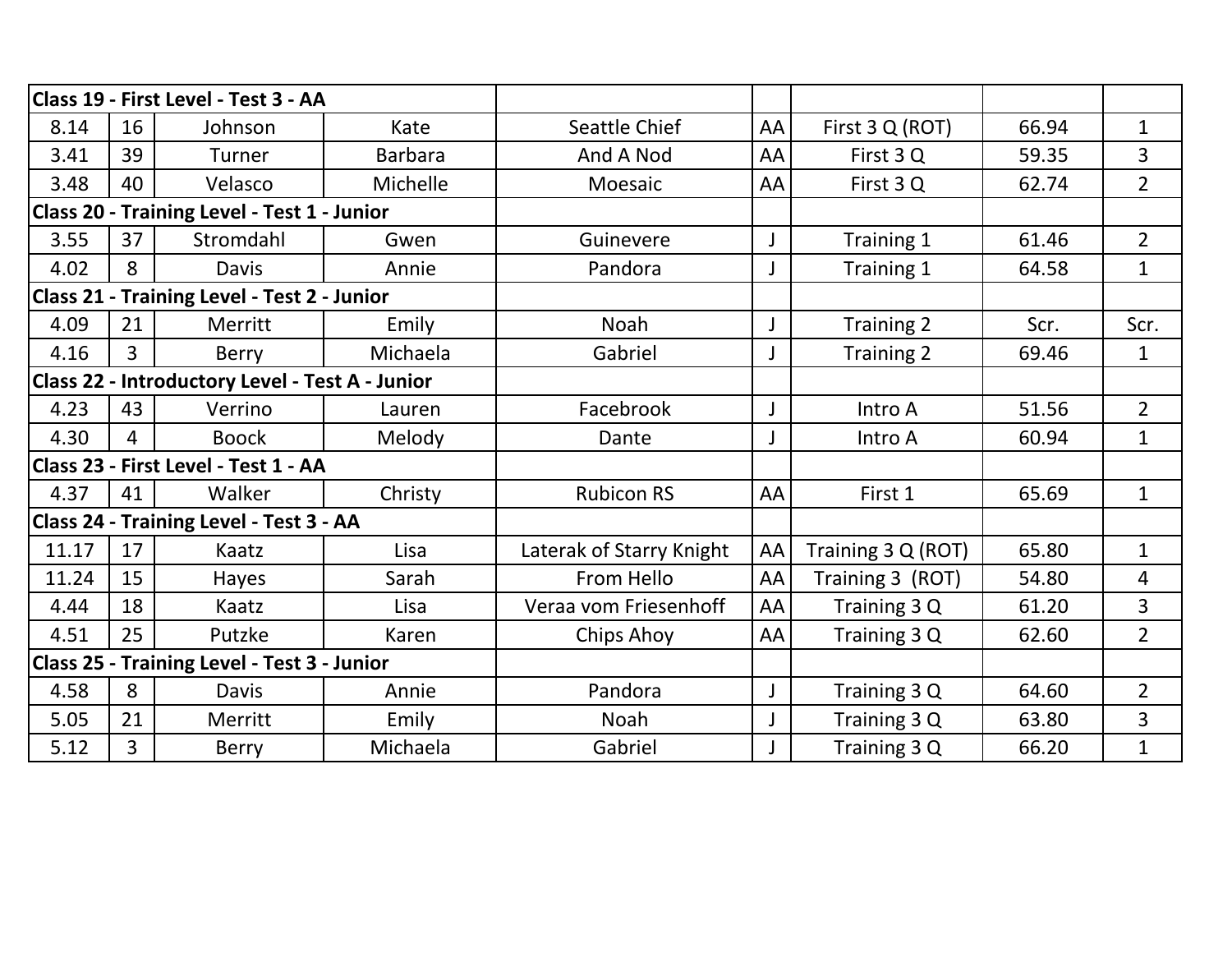|                 |                | Class 26 - Introductory Level - Test B - Junior    |                         |                             |              |             |            |                |
|-----------------|----------------|----------------------------------------------------|-------------------------|-----------------------------|--------------|-------------|------------|----------------|
| 5.19            | 43             | Verrino                                            | Lauren                  | Facebrook                   | J            | Intro B     | 56.88      | 4              |
| 5.26            | 37             | Stromdahl                                          | Gwen                    | Guinevere                   | J            | Intro B     | 62.50      | 3              |
| 5.33            | $\overline{4}$ | <b>Boock</b>                                       | Melody                  | Dante                       | J            | Intro B Q   | 64.38      | $\overline{2}$ |
| 5.40            | 47             | <b>Brazeal</b>                                     | Shelby                  | Caspian                     | $\mathsf{J}$ | Intro B     | 65.63      | $\mathbf{1}$   |
| Sunday - Ring 1 |                |                                                    |                         |                             |              |             |            |                |
| <b>Time</b>     | No.            | <b>Rider Last Name</b>                             | <b>Rider First Name</b> | Horse                       | As           | <b>Test</b> | Percentage | Placing        |
|                 |                | <b>Class 27: Dressage Seat Equitation - Junior</b> |                         |                             |              |             |            |                |
|                 |                | <b>DSE</b>                                         |                         |                             |              |             |            |                |
| 10:00           | 42             | Eby                                                | Laken                   | <b>Take Notice</b>          | J            | <b>DSE</b>  | 65.00      | $\mathbf{1}$   |
| 10:00           | 12             | Grimm                                              | Hannah                  | Nando                       | J            | <b>DSE</b>  | 64.00      | $\overline{2}$ |
|                 |                | Class 28 - Dressage Seat Equitation - AA           |                         |                             |              |             |            |                |
|                 |                | <b>DSE</b>                                         |                         |                             |              |             |            |                |
| 10:15           | 32             | Spurgeon                                           | Cassidy                 | Adagio                      | AA           | <b>DSE</b>  | 64.00      | $\mathbf{1}$   |
| 10:15           | 19             | Kirkpatrick                                        | Anna                    | Fadjura's Dixie Doll        | AA           | <b>DSE</b>  | 62.00      | $\overline{2}$ |
|                 |                | Class 29 - Introductory Level - Test A - Junior    |                         |                             |              |             |            |                |
| 10.30           | 42             | Eby                                                | Laken                   | <b>Take Notice</b>          | J            | Intro A     | 65.31      | $\mathbf{1}$   |
|                 |                | Class 30: First Level - Test 3 - AA                |                         |                             |              |             |            |                |
| 10.37           | 27             | Rojek                                              | <b>Dinah</b>            | <b>Barong</b>               | AA           | First 3     | 66.13      | $\overline{2}$ |
| 10.44           | 32             | Spurgeon                                           | Cassidy                 | Adagio                      | AA           | First 3Q    | 66.29      | $\mathbf{1}$   |
|                 |                | Class 31: Introductory Level - Test B - AA/J       |                         |                             |              |             |            |                |
| 10.51           | 19             | Kirkpatrick                                        | Anna                    | <b>Fadjura's Dixie Doll</b> | AA           | Intro B Q   | 67.19      | $\overline{2}$ |
| 10.58           | 42             | Eby                                                | Laken                   | <b>Take Notice</b>          | J            | Intro B Q   | 68.13      | $\mathbf{1}$   |
|                 |                | Class 32: Training Level - Test 1 - Junior / AA    |                         |                             |              |             |            |                |
| 11.05           | 12             | Grimm                                              | Hannah                  | Nando                       | J            | Training 1  | 63.33      | $\mathbf{1}$   |
| 11.12           | 9              | <b>Ellis</b>                                       | Sierra                  | Vinny                       | AA           | Training 1  | 61.66      | $\overline{2}$ |